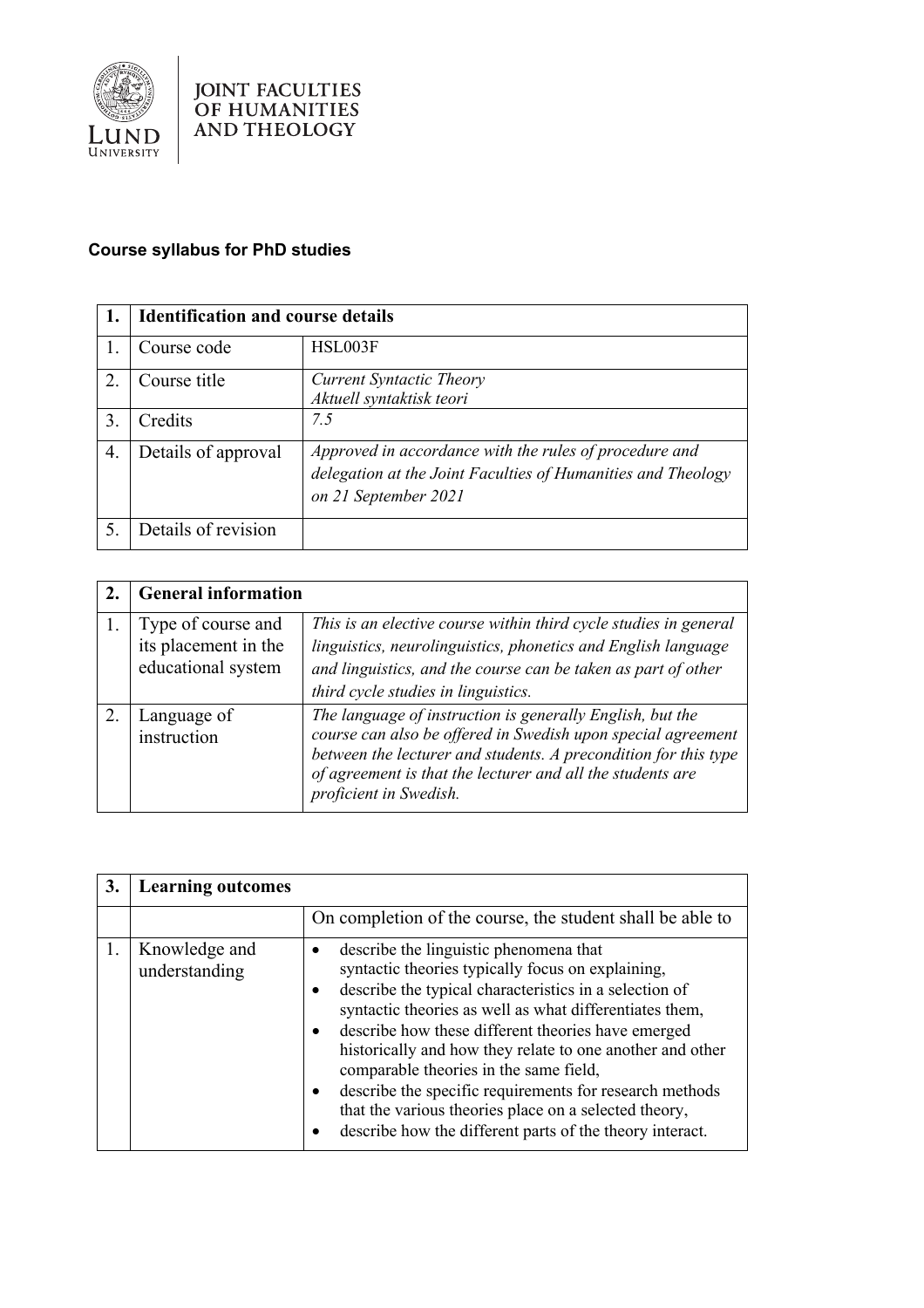| 2. | Competence and<br>skills  | formulate a research problem that a selected theory can<br>٠<br>explain,<br>apply the selected theory to a broad selection of linguistic<br>data,<br>formulate which empirical predictions the selected theory<br>٠<br>makes, and explain how these can be tested,<br>contrast the selected theory with at least two other<br>theories and explain which advantages and disadvantages<br>it has in relation to these as a descriptive or explanatory<br>model,<br>investigate a phenomenon within the research field, based<br>٠<br>on the selected theoretical perspective,<br>present and discuss relevant issues both orally and in<br>writing. |
|----|---------------------------|----------------------------------------------------------------------------------------------------------------------------------------------------------------------------------------------------------------------------------------------------------------------------------------------------------------------------------------------------------------------------------------------------------------------------------------------------------------------------------------------------------------------------------------------------------------------------------------------------------------------------------------------------|
| 3. | Judgement and<br>approach | critically examine how well the selected theory explains<br>an empirical phenomenon and how the theory is<br>connected to the selection of method in the student's own<br>studies and in those of others,<br>assess whether predictions made in the current theories<br>are falsifiable.                                                                                                                                                                                                                                                                                                                                                           |

|    | <b>Course content</b>                                                                                                  |                                                                                                                                                                                                                                                                                                                                                                                                                                                                                                                                                                                                                                                                                                                                                                   |
|----|------------------------------------------------------------------------------------------------------------------------|-------------------------------------------------------------------------------------------------------------------------------------------------------------------------------------------------------------------------------------------------------------------------------------------------------------------------------------------------------------------------------------------------------------------------------------------------------------------------------------------------------------------------------------------------------------------------------------------------------------------------------------------------------------------------------------------------------------------------------------------------------------------|
| 1. | Brief description of<br>the course and its<br>content, including<br>details of any sub-<br>divisions in the<br>course. | The course provides a brief overview of syntactic theory and<br>delves into a small selection of current theories by showing<br>how they can be applied to a number of different syntactic<br>phenomena and how these applications differ. Consequently,<br>the course places a great deal of emphasis on how the<br>theoretical specialisations have historically emerged, and how<br>they relate to other contemporary trends in the field. The<br>course also addresses and problematises a few common<br>methods within the theoretical fields (e.g. corpus-based<br>studies compared to grammaticality judgement). During the<br>course, students will conduct a study of an empirical<br>phenomenon based on a selected theory in one or more<br>languages. |